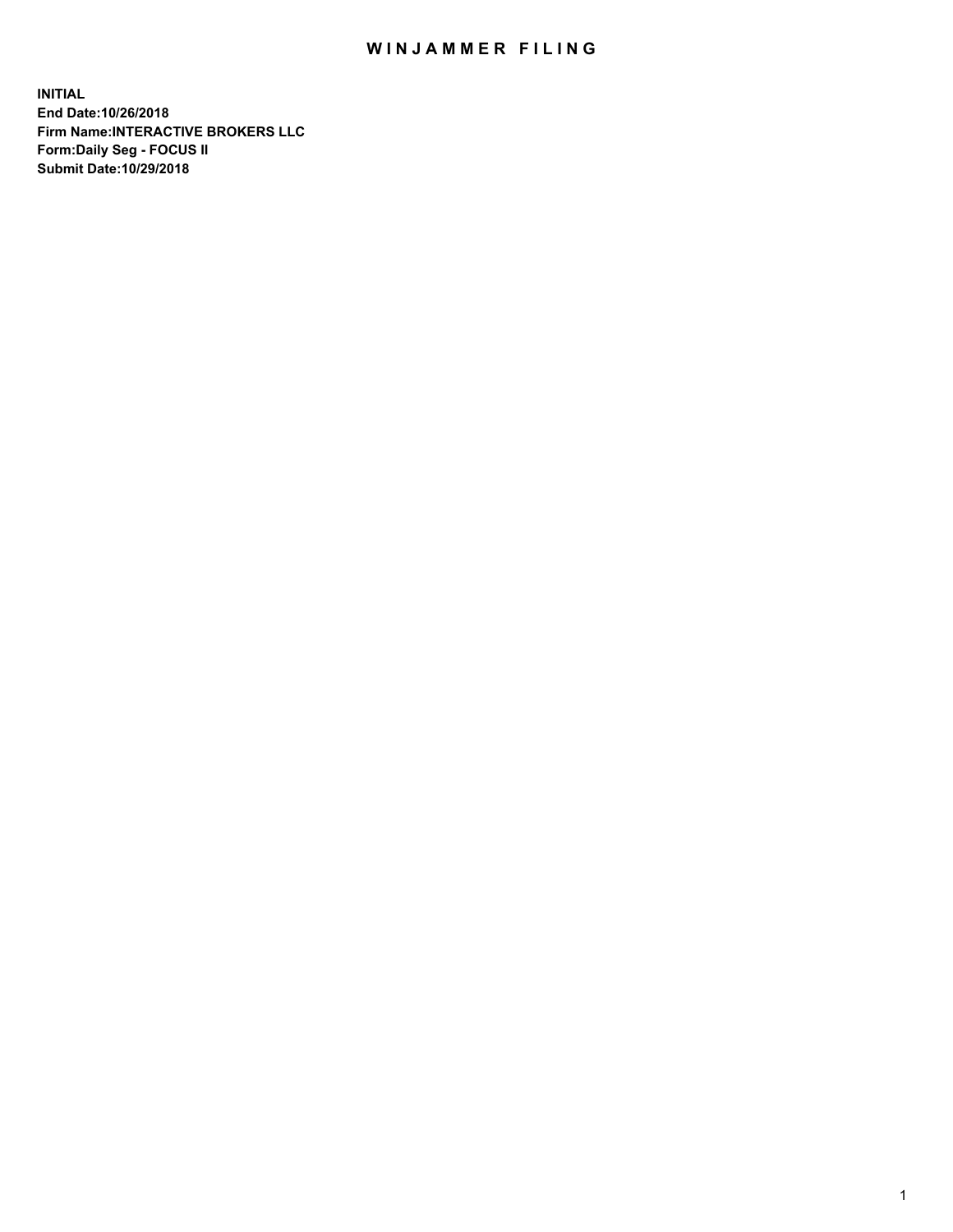**INITIAL End Date:10/26/2018 Firm Name:INTERACTIVE BROKERS LLC Form:Daily Seg - FOCUS II Submit Date:10/29/2018 Daily Segregation - Cover Page**

| Name of Company                                                                                                                                                                                                                                                                                                                | <b>INTERACTIVE BROKERS LLC</b>                                                                  |
|--------------------------------------------------------------------------------------------------------------------------------------------------------------------------------------------------------------------------------------------------------------------------------------------------------------------------------|-------------------------------------------------------------------------------------------------|
| <b>Contact Name</b>                                                                                                                                                                                                                                                                                                            | James Menicucci                                                                                 |
| <b>Contact Phone Number</b>                                                                                                                                                                                                                                                                                                    | 203-618-8085                                                                                    |
| <b>Contact Email Address</b>                                                                                                                                                                                                                                                                                                   | jmenicucci@interactivebrokers.c<br>om                                                           |
| FCM's Customer Segregated Funds Residual Interest Target (choose one):<br>a. Minimum dollar amount: ; or<br>b. Minimum percentage of customer segregated funds required:%; or<br>c. Dollar amount range between: and; or<br>d. Percentage range of customer segregated funds required between:% and%.                          | $\overline{\mathbf{0}}$<br>$\overline{\mathbf{0}}$<br>155,000,000 245,000,000<br>0 <sub>0</sub> |
| FCM's Customer Secured Amount Funds Residual Interest Target (choose one):<br>a. Minimum dollar amount: ; or<br>b. Minimum percentage of customer secured funds required:% ; or<br>c. Dollar amount range between: and; or<br>d. Percentage range of customer secured funds required between:% and%.                           | $\overline{\mathbf{0}}$<br>$\overline{\mathbf{0}}$<br>80,000,000 120,000,000<br>0 <sub>0</sub>  |
| FCM's Cleared Swaps Customer Collateral Residual Interest Target (choose one):<br>a. Minimum dollar amount: ; or<br>b. Minimum percentage of cleared swaps customer collateral required:% ; or<br>c. Dollar amount range between: and; or<br>d. Percentage range of cleared swaps customer collateral required between:% and%. | $\overline{\mathbf{0}}$<br>$\underline{\mathbf{0}}$<br>0 <sub>0</sub><br>0 <sub>0</sub>         |

Attach supporting documents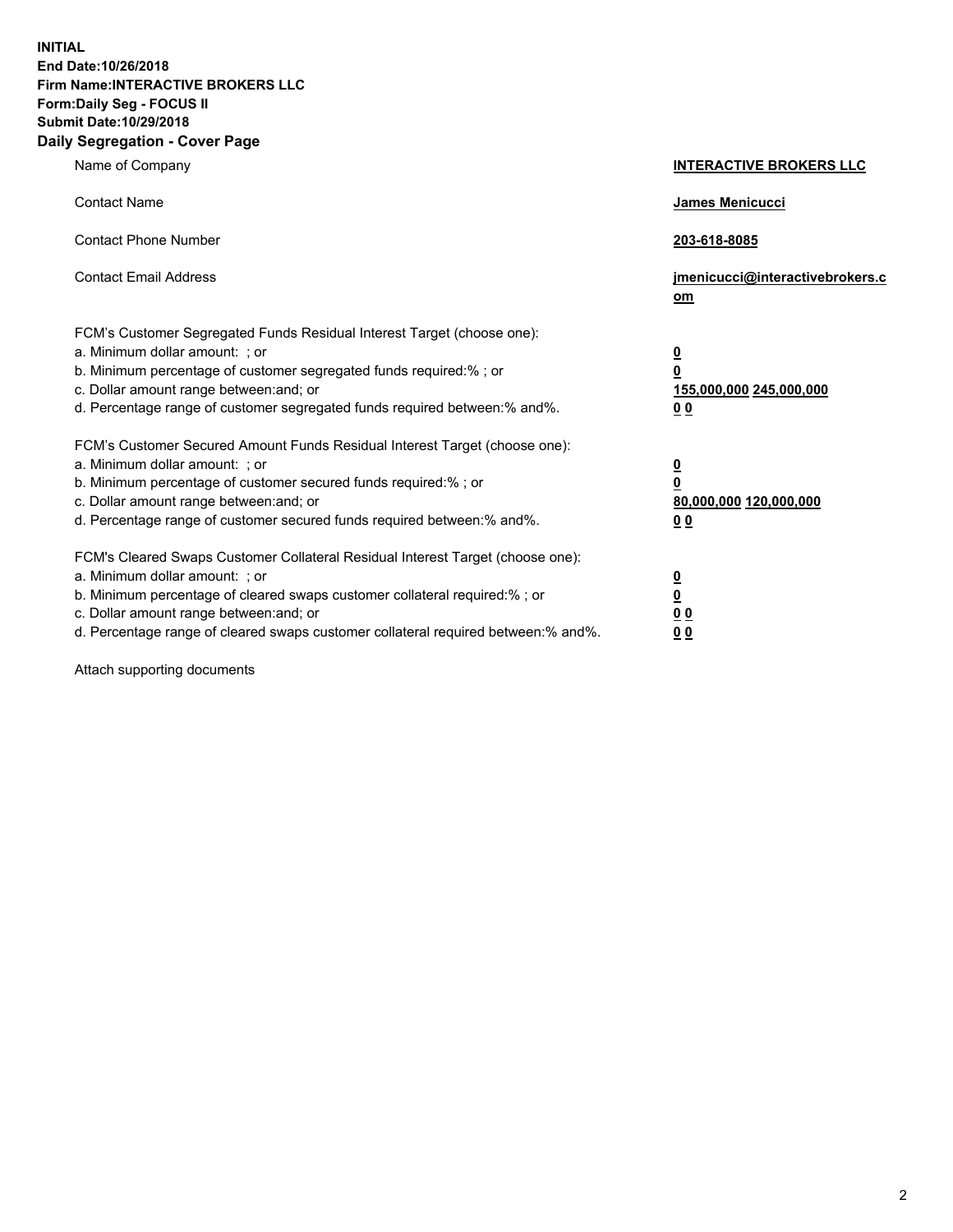## **INITIAL End Date:10/26/2018 Firm Name:INTERACTIVE BROKERS LLC Form:Daily Seg - FOCUS II Submit Date:10/29/2018 Daily Segregation - Secured Amounts**

|     | Daily Segregation - Secured Amounts                                                         |                                    |
|-----|---------------------------------------------------------------------------------------------|------------------------------------|
|     | Foreign Futures and Foreign Options Secured Amounts                                         |                                    |
|     | Amount required to be set aside pursuant to law, rule or regulation of a foreign            | $0$ [7305]                         |
|     | government or a rule of a self-regulatory organization authorized thereunder                |                                    |
| 1.  | Net ledger balance - Foreign Futures and Foreign Option Trading - All Customers             |                                    |
|     | A. Cash                                                                                     | 478,851,795 [7315]                 |
|     | B. Securities (at market)                                                                   | $0$ [7317]                         |
| 2.  | Net unrealized profit (loss) in open futures contracts traded on a foreign board of trade   | -33,494,620 [7325]                 |
| 3.  | Exchange traded options                                                                     |                                    |
|     | a. Market value of open option contracts purchased on a foreign board of trade              | 88,612 [7335]                      |
|     | b. Market value of open contracts granted (sold) on a foreign board of trade                | 101,683 [7337]                     |
| 4.  | Net equity (deficit) (add lines 1. 2. and 3.)                                               | 445, 344, 104 [7345]               |
| 5.  | Account liquidating to a deficit and account with a debit balances - gross amount           | 5,317 [7351]                       |
|     | Less: amount offset by customer owned securities                                            | 0 [7352] 5,317 [7354]              |
| 6.  | Amount required to be set aside as the secured amount - Net Liquidating Equity              | 445,349,421 [7355]                 |
|     | Method (add lines 4 and 5)                                                                  |                                    |
| 7.  | Greater of amount required to be set aside pursuant to foreign jurisdiction (above) or line | 445,349,421 [7360]                 |
|     | 6.                                                                                          |                                    |
|     | FUNDS DEPOSITED IN SEPARATE REGULATION 30.7 ACCOUNTS                                        |                                    |
| 1.  | Cash in banks                                                                               |                                    |
|     | A. Banks located in the United States                                                       | 71,344,082 [7500]                  |
|     | B. Other banks qualified under Regulation 30.7                                              | 0 [7520] 71,344,082 [7530]         |
| 2.  | Securities                                                                                  |                                    |
|     | A. In safekeeping with banks located in the United States                                   | 398,004,500 [7540]                 |
|     | B. In safekeeping with other banks qualified under Regulation 30.7                          | 0 [7560] 398,004,500 [7570]        |
| 3.  | Equities with registered futures commission merchants                                       |                                    |
|     | A. Cash                                                                                     | $0$ [7580]                         |
|     | <b>B.</b> Securities                                                                        | $0$ [7590]                         |
|     | C. Unrealized gain (loss) on open futures contracts                                         | $0$ [7600]                         |
|     | D. Value of long option contracts                                                           | $0$ [7610]                         |
|     | E. Value of short option contracts                                                          | 0 [7615] 0 [7620]                  |
| 4.  | Amounts held by clearing organizations of foreign boards of trade                           |                                    |
|     | A. Cash                                                                                     | $0$ [7640]                         |
|     | <b>B.</b> Securities                                                                        | $0$ [7650]                         |
|     | C. Amount due to (from) clearing organization - daily variation                             | $0$ [7660]                         |
|     | D. Value of long option contracts                                                           | $0$ [7670]                         |
|     | E. Value of short option contracts                                                          |                                    |
| 5.  |                                                                                             | 0 [7675] 0 [7680]                  |
|     | Amounts held by members of foreign boards of trade                                          |                                    |
|     | A. Cash<br><b>B.</b> Securities                                                             | 113,451,562 [7700]                 |
|     |                                                                                             | $0$ [7710]                         |
|     | C. Unrealized gain (loss) on open futures contracts                                         | $-10,793,507$ [7720]               |
|     | D. Value of long option contracts                                                           | 88,612 [7730]                      |
|     | E. Value of short option contracts                                                          | -101,683 [7735] 102,644,984 [7740] |
| 6.  | Amounts with other depositories designated by a foreign board of trade                      | $0$ [7760]                         |
| 7.  | Segregated funds on hand                                                                    | $0$ [7765]                         |
| 8.  | Total funds in separate section 30.7 accounts                                               | 571,993,566 [7770]                 |
| 9.  | Excess (deficiency) Set Aside for Secured Amount (subtract line 7 Secured Statement         | 126,644,145 [7380]                 |
|     | Page 1 from Line 8)                                                                         |                                    |
| 10. | Management Target Amount for Excess funds in separate section 30.7 accounts                 | 80,000,000 [7780]                  |
| 11. | Excess (deficiency) funds in separate 30.7 accounts over (under) Management Target          | 46,644,145 [7785]                  |
|     |                                                                                             |                                    |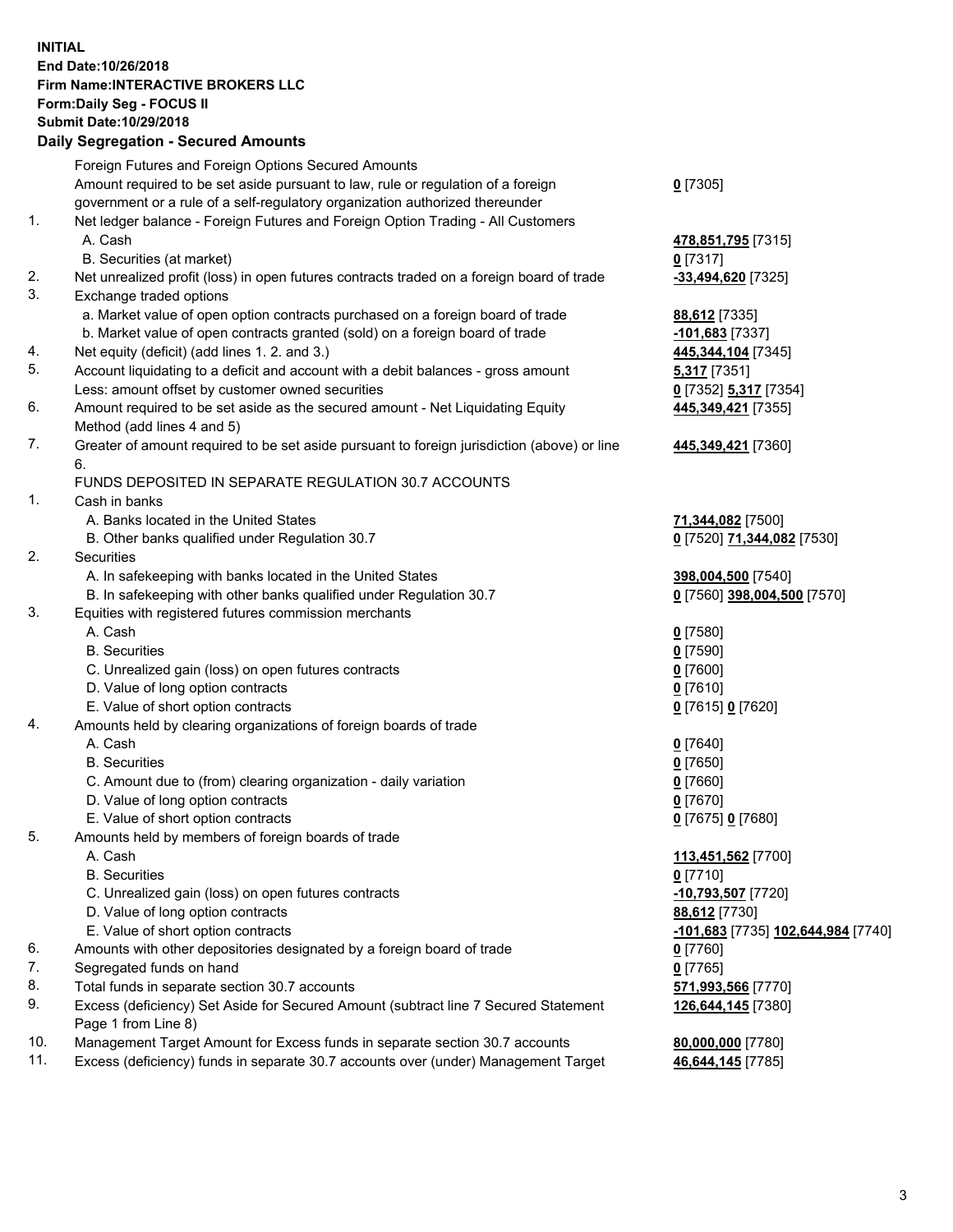**INITIAL End Date:10/26/2018 Firm Name:INTERACTIVE BROKERS LLC Form:Daily Seg - FOCUS II Submit Date:10/29/2018 Daily Segregation - Segregation Statement** SEGREGATION REQUIREMENTS(Section 4d(2) of the CEAct) 1. Net ledger balance A. Cash **4,242,515,916** [7010] B. Securities (at market) **0** [7020] 2. Net unrealized profit (loss) in open futures contracts traded on a contract market **-36,655,333** [7030] 3. Exchange traded options A. Add market value of open option contracts purchased on a contract market **485,370,387** [7032] B. Deduct market value of open option contracts granted (sold) on a contract market **-531,766,489** [7033] 4. Net equity (deficit) (add lines 1, 2 and 3) **4,159,464,481** [7040] 5. Accounts liquidating to a deficit and accounts with debit balances - gross amount **165,708** [7045] Less: amount offset by customer securities **0** [7047] **165,708** [7050] 6. Amount required to be segregated (add lines 4 and 5) **4,159,630,189** [7060] FUNDS IN SEGREGATED ACCOUNTS 7. Deposited in segregated funds bank accounts A. Cash **742,637,651** [7070] B. Securities representing investments of customers' funds (at market) **2,243,340,700** [7080] C. Securities held for particular customers or option customers in lieu of cash (at market) **0** [7090] 8. Margins on deposit with derivatives clearing organizations of contract markets A. Cash **5,235,633** [7100] B. Securities representing investments of customers' funds (at market) **1,422,018,842** [7110] C. Securities held for particular customers or option customers in lieu of cash (at market) **0** [7120] 9. Net settlement from (to) derivatives clearing organizations of contract markets **-5,756,628** [7130] 10. Exchange traded options A. Value of open long option contracts **485,307,300** [7132] B. Value of open short option contracts **-531,732,892** [7133] 11. Net equities with other FCMs A. Net liquidating equity **0** [7140] B. Securities representing investments of customers' funds (at market) **0** [7160] C. Securities held for particular customers or option customers in lieu of cash (at market) **0** [7170] 12. Segregated funds on hand **0** [7150] 13. Total amount in segregation (add lines 7 through 12) **4,361,050,606** [7180] 14. Excess (deficiency) funds in segregation (subtract line 6 from line 13) **201,420,417** [7190] 15. Management Target Amount for Excess funds in segregation **155,000,000** [7194]

16. Excess (deficiency) funds in segregation over (under) Management Target Amount Excess

**46,420,417** [7198]